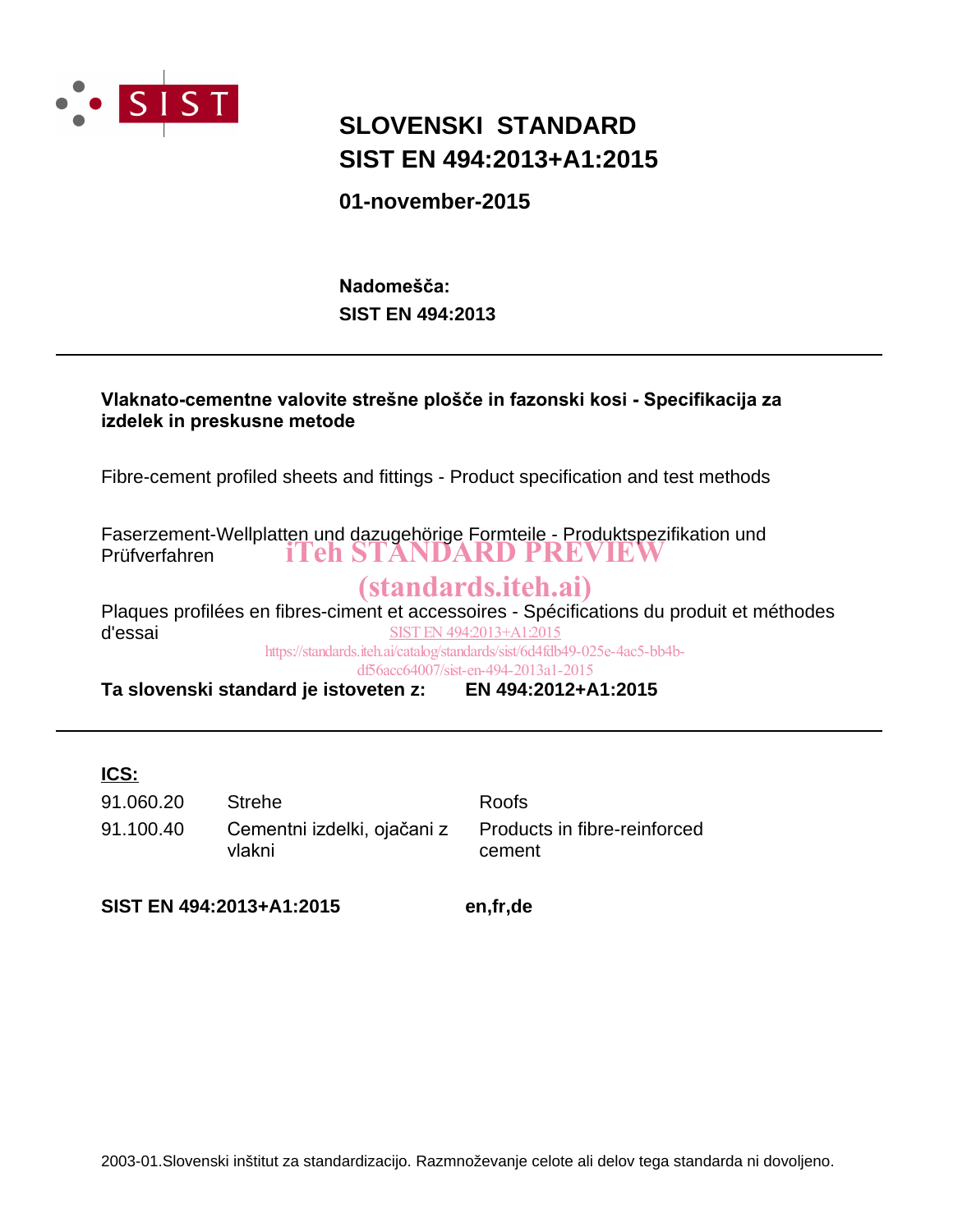# iTeh STANDARD PREVIEW (standards.iteh.ai)

SIST EN 494:2013+A1:2015 https://standards.iteh.ai/catalog/standards/sist/6d4fdb49-025e-4ac5-bb4bdf56acc64007/sist-en-494-2013a1-2015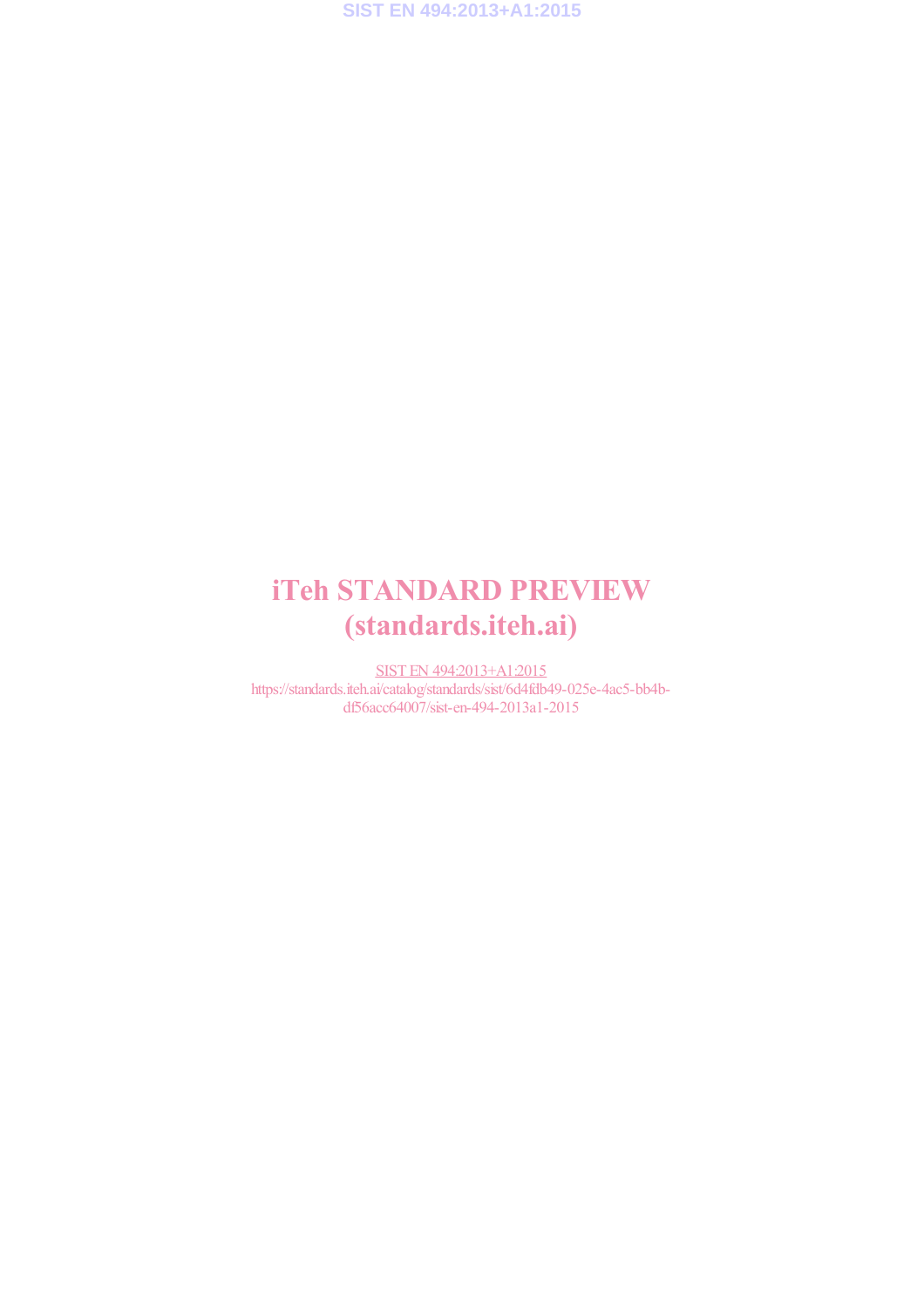# EUROPEAN STANDARD NORME EUROPÉENNE EUROPÄISCHE NORM

# **EN 494:2012+A1**

September 2015

ICS 91.100.40 Supersedes EN 494:2012

English Version

# Fibre-cement profiled sheets and fittings - Product specification and test methods

Plaques profilées en fibres-ciment et accessoires - Spécifications du produit et méthodes d'essai

 Faserzement-Wellplatten und dazugehörige Formteile - Produktspezifikation und Prüfverfahren

This European Standard was approved by CEN on 11 August 2012 and includes Amendment 1 approved by CEN on 6 June 2015.

CEN members are bound to comply with the CEN/CENELEC Internal Regulations which stipulate the conditions for giving this European Standard the status of a national standard without any alteration. Up-to-date lists and bibliographical references concerning such national standards may be obtained on application to the CEN-CENELEC Management Centre or to any CEN member.

This European Standard exists in three official versions (English, French, German). A version in any other language made by translation under the responsibility of a CEN member into its own language and notified to the CEN-CENELEC Management<br>Centre has the same status as the official versions. Centre has the same status as the official versions. **UARD** 

CEN members are the national standards bodies of Austria, Belgium, Bulgaria, Croatia, Cyprus, Czech Republic, Denmark, Estonia, Finland, Former Yugoslav Republic of Macedonia, France, Germany, Greece, Hungary, Iceland, Ireland, Italy, Latvia, Lithuania, Luxembourg, Malta, Netherlands, Norway, Poland, Portugal, Romania, Slovakia, Slovenia, Spain, Sweden, Switzerland, Turkey and<br>United Kingdom United Kingdom.

https://standards.iteh.ai/catalog/standards/sist/6d4fdb49-025e-4ac5-bb4bdf56acc64007/sist-en-494-2013a1-2015



EUROPEAN COMMITTEE FOR STANDARDIZATION COMITÉ EUROPÉEN DE NORMALISATION EUROPÄISCHES KOMITEE FÜR NORMUNG

**CEN-CENELEC Management Centre: Avenue Marnix 17, B-1000 Brussels**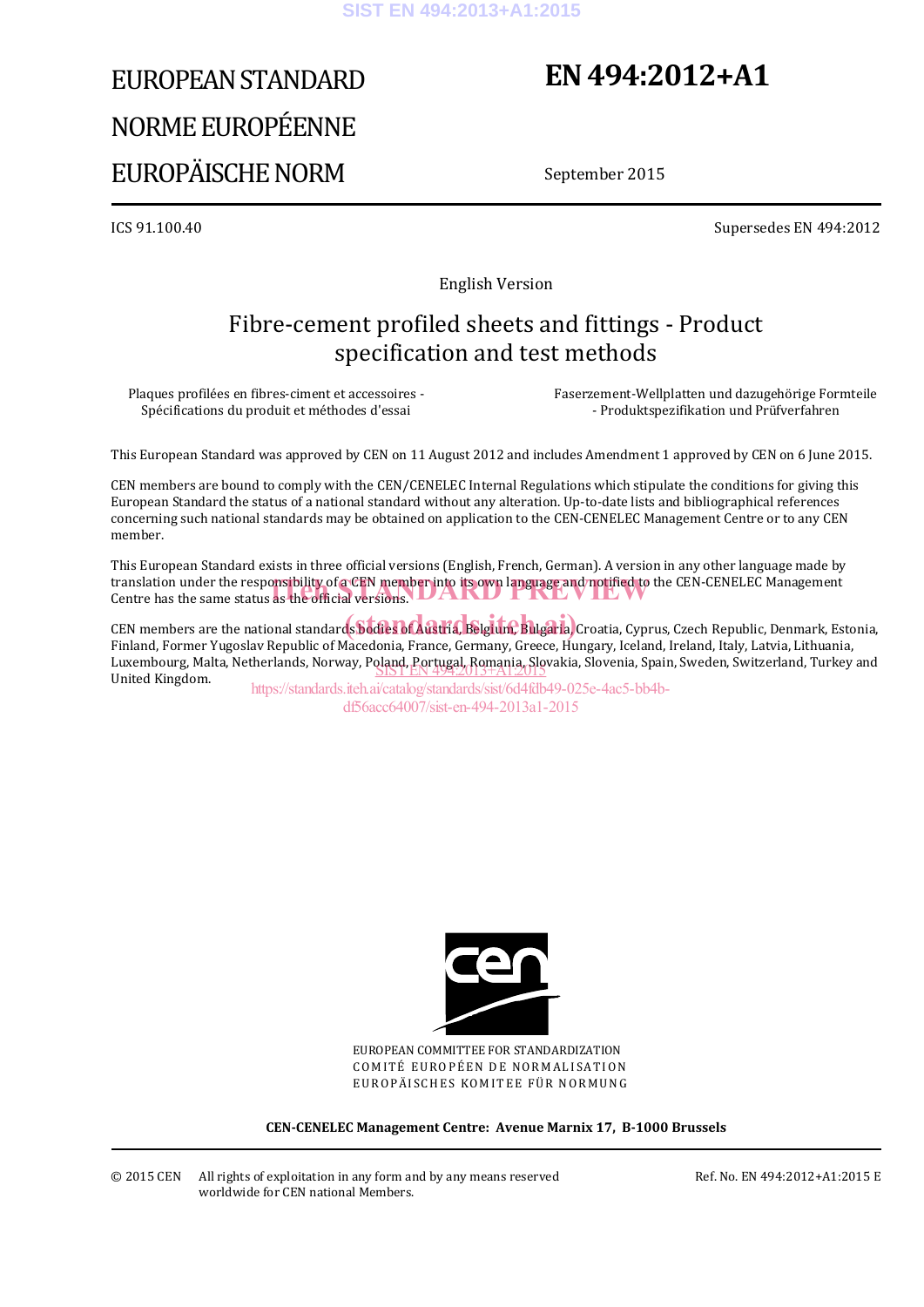## SIST EN 494:2013+A1:2015

# EN 494:2012+A1:2015 (E)

# **Contents**

| 1              |                                                                                                                           |  |
|----------------|---------------------------------------------------------------------------------------------------------------------------|--|
| $\mathbf{2}$   |                                                                                                                           |  |
| 3              |                                                                                                                           |  |
| 4              |                                                                                                                           |  |
| 5              |                                                                                                                           |  |
| 5.1            |                                                                                                                           |  |
| 5.1.1          |                                                                                                                           |  |
| 5.1.2          |                                                                                                                           |  |
| 5.2            |                                                                                                                           |  |
| 5.2.1          |                                                                                                                           |  |
| 5.2.2          |                                                                                                                           |  |
| 5.2.3          |                                                                                                                           |  |
| 5.2.4          | Tolerances on nominal dimensions <b>comparison-controlled to the control of the control of the control of the control</b> |  |
| 5.3            | Physical requirements and characteristics for fibre-cement profiled sheets  11                                            |  |
| 5.3.1<br>5.3.2 |                                                                                                                           |  |
| 5.3.3          |                                                                                                                           |  |
| 5.3.4          |                                                                                                                           |  |
| 5.4            |                                                                                                                           |  |
| 5.4.1          |                                                                                                                           |  |
| 5.4.2          |                                                                                                                           |  |
| 5.4.3          |                                                                                                                           |  |
| 5.4.4          |                                                                                                                           |  |
| 5.4.5          |                                                                                                                           |  |
| 5.5            |                                                                                                                           |  |
| 5.5.1          |                                                                                                                           |  |
| 5.5.2          |                                                                                                                           |  |
| 5.6            |                                                                                                                           |  |
| 5.6.1          |                                                                                                                           |  |
| 5.6.2          |                                                                                                                           |  |
| 5.6.3          |                                                                                                                           |  |
| 5.7            |                                                                                                                           |  |
| 6              |                                                                                                                           |  |
| 6.1            |                                                                                                                           |  |
| 6.2            |                                                                                                                           |  |
| 6.2.1          |                                                                                                                           |  |
| 6.2.2          |                                                                                                                           |  |
| 6.2.3          |                                                                                                                           |  |
| 6.3            |                                                                                                                           |  |
| 6.3.1          |                                                                                                                           |  |
| 6.3.2<br>6.3.3 |                                                                                                                           |  |
| 6.3.4          |                                                                                                                           |  |
| 6.3.5          |                                                                                                                           |  |
|                |                                                                                                                           |  |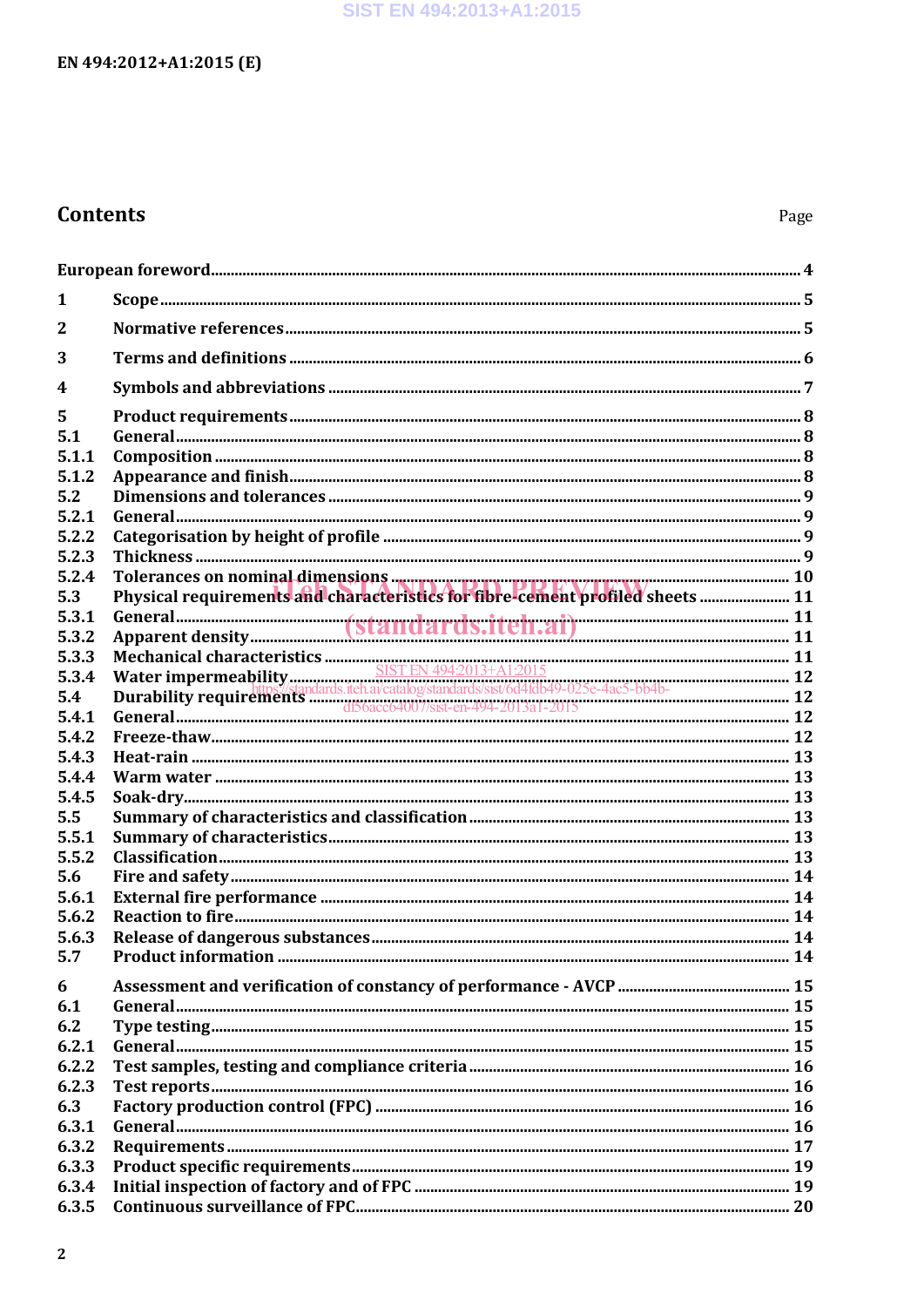| 6.3.6 |                                                                                                      |  |
|-------|------------------------------------------------------------------------------------------------------|--|
| 6.4   |                                                                                                      |  |
| 7     |                                                                                                      |  |
| 7.1   |                                                                                                      |  |
| 7.2   |                                                                                                      |  |
| 7.2.1 |                                                                                                      |  |
| 7.2.2 |                                                                                                      |  |
| 7.3   |                                                                                                      |  |
| 7.3.1 |                                                                                                      |  |
| 7.3.2 |                                                                                                      |  |
| 7.3.3 |                                                                                                      |  |
| 7.3.4 |                                                                                                      |  |
| 7.3.5 |                                                                                                      |  |
| 7.4   |                                                                                                      |  |
| 7.4.1 |                                                                                                      |  |
| 7.4.2 |                                                                                                      |  |
| 7.4.3 |                                                                                                      |  |
| 7.5   |                                                                                                      |  |
| 7.5.1 |                                                                                                      |  |
| 7.5.2 |                                                                                                      |  |
| 8     |                                                                                                      |  |
|       | Annex A (normative) Figures STTANDARD PREVIEW EXE                                                    |  |
|       |                                                                                                      |  |
|       | Annex C (normative) Statistical method for determining the corresponding wet values or               |  |
|       | revised dry specifications for the breaking load and/or bending moment when                          |  |
|       |                                                                                                      |  |
| C.1   |                                                                                                      |  |
| C.2   | Determination of the correlation between the results of testing wet and dry                          |  |
|       |                                                                                                      |  |
| C.3   |                                                                                                      |  |
| C.4   | Determination of a value for wet testing from an obtained value for dry testing 55                   |  |
| C.5   | Determination of the minimum value specified for dry testing $x_{std}$ corresponding to              |  |
|       |                                                                                                      |  |
|       |                                                                                                      |  |
|       | Annex ZA (informative) $\mathbb{A}$ ) Clauses of this European Standard addressing the provisions of |  |
|       |                                                                                                      |  |
| ZA.1  |                                                                                                      |  |
| ZA.2  |                                                                                                      |  |
|       |                                                                                                      |  |
|       |                                                                                                      |  |
| ZA.3  |                                                                                                      |  |
|       |                                                                                                      |  |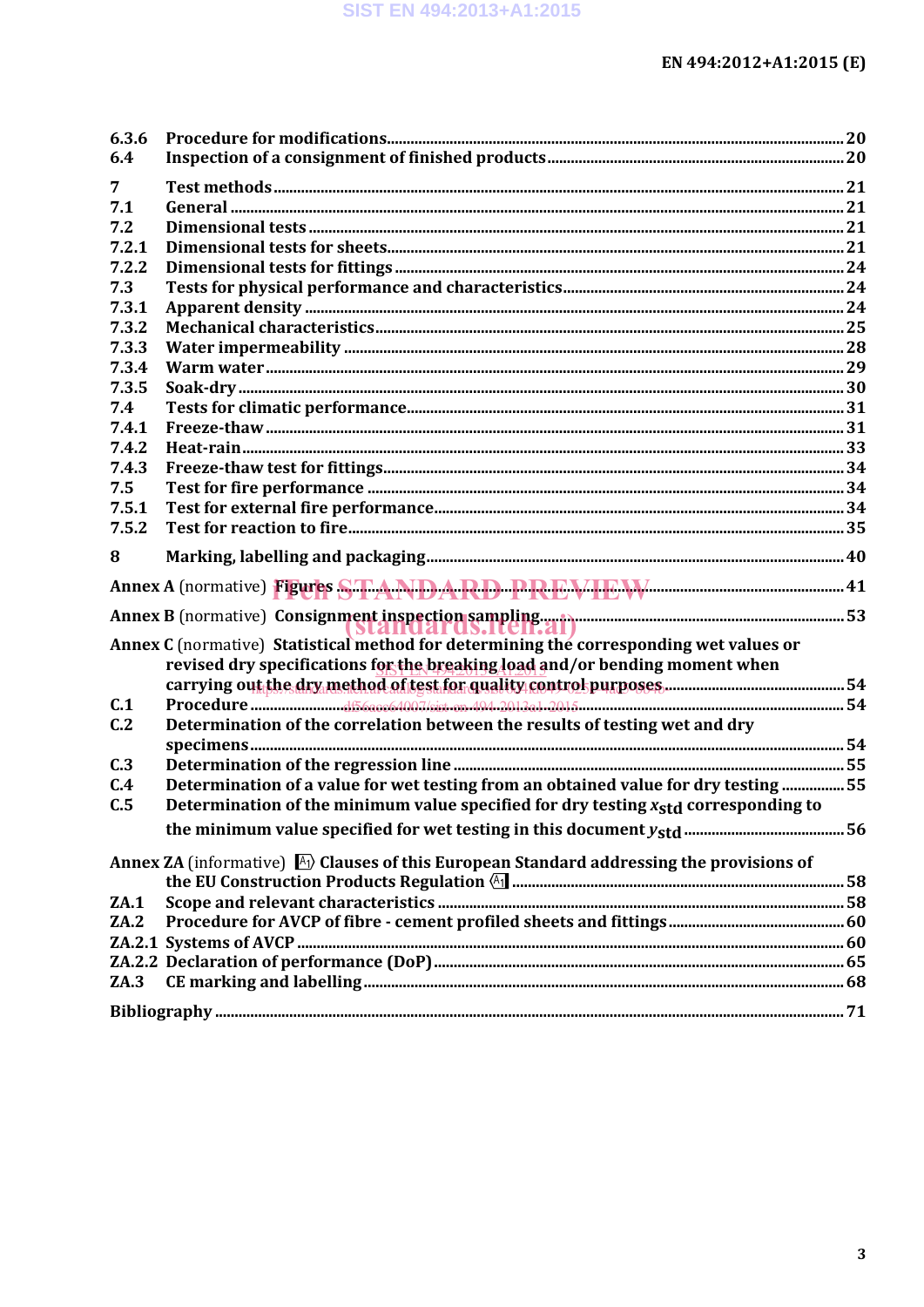# **European foreword**

This document (EN 494:2012+A1:2015) has been prepared by Technical Committee CEN/TC 128 "Roof covering products for discontinuous laying and products for wall cladding", the secretariat of which is held by NBN.

This European Standard shall be given the status of a national standard, either by publication of an identical text or by endorsement, at the latest by March 2016, and conflicting national standards shall be withdrawn at the latest by June 2017.

Attention is drawn to the possibility that some of the elements of this document may be the subject of patent rights. CEN [and/or CENELEC] shall not be held responsible for identifying any or all such patent rights.

This document includes Amendment 1 approved by CEN on 6 June 2015.

This document supersedes  $\overline{A_1}$  EN 494:2012 $\overline{A_1}$ .

The start and finish of text introduced or altered by amendment is indicated in the text by tags  $\mathbb{A}_1$ .

 $\overline{A_1}$ ) This document has been prepared under a mandate given to CEN by the European Commission and the European Free Trade Association, and supports essential requirements of the EU Construction<br>Products Regulation 305/2011 Products Regulation 305/2011.

For relationship with the EU Regulation 305/2011, see informative Annex ZA, which is an integral part of this document.  $\sqrt{41}$ (standards.iteh.ai) SIST EN 494:2013+A1:2015

 $\ket{A_1}$  When comparing EN 494:2004+A3:2007 and the previous edition EN 494:2012, the following  $\ket{A_1}$ paragraphs had been changed or added: 3.10, 3.11, 5.1.1, Table 2, 5.3.3.1, 5.3.3.4, 5.6.3, Table 6, 6.3.2, 7.4.2.1 and Annex ZA,  $\overline{A_1}$ di36acc64007/sist-en-094-2015a1-2015

A distinction has been made between product appraisal (type tests) and routine quality control requirements (acceptance tests).

The performance of a roof or another building part constructed with these products depends not only on the properties of the product as required by this document, but also on the design, construction and installation of the components as a whole in relation to the environment and conditions of use.

According to the CEN-CENELEC Internal Regulations, the national standards organizations of the following countries are bound to implement this European Standard: Austria, Belgium, Bulgaria, Croatia, Cyprus, Czech Republic, Denmark, Estonia, Finland, Former Yugoslav Republic of Macedonia, France, Germany, Greece, Hungary, Iceland, Ireland, Italy, Latvia, Lithuania, Luxembourg, Malta, Netherlands, Norway, Poland, Portugal, Romania, Slovakia, Slovenia, Spain, Sweden, Switzerland, Turkey and the United Kingdom.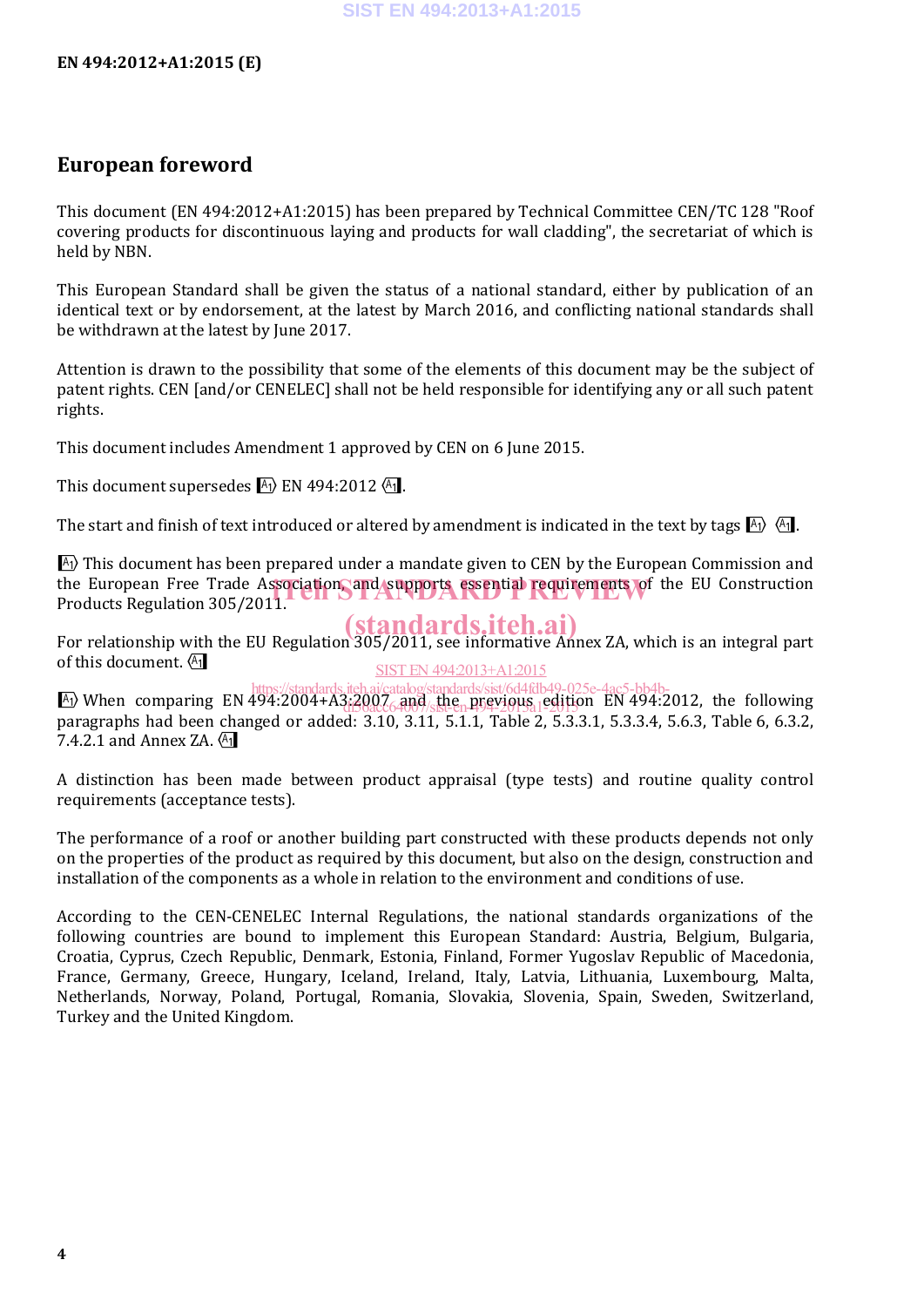# **1 Scope**

This European Standard specifies the technical requirements and establishes methods of control and test as well as acceptance conditions for fibre-cement profiled sheets and their fibre-cement fittings for one or more of the following uses:

- roofing;
- internal wall finishes;
- external wall and ceiling finishes.

For the purpose of this European Standard, fibre-cement profiled sheets are classified according to their height of corrugation and their mechanical characteristics.

This European Standard covers fibre-cement profiled sheets reinforced with fibres of different type as specified in 5.1.1, with and without factory applied coating.

This European Standard does not include calculations with regard to works, design requirements, installation techniques, wind uplift or rain proofing of the installed sheets*.*

NOTE Some of these requirements can be applied, after agreement, to curved sheets for specific applications.

# 2 Normative reference STANDARD PREVIEW

The following documents, in whole art in part, are increased in this document and are indispensable for its application. For dated references, only the edition cited applies. For undated references, the latest edition of the r<u>eferenced document (in</u>cluding any amendments) applies.

EN 197-1, *Cement — Part 1: Composition, specifications and conformity criteria for common cements* https://standards.iteh.ai/catalog/standards/sist/6d4fdb49-025e-4ac5-bb4bdf56acc64007/sist-en-494-2013a1-2015

CEN/TS 1187 *Test methods for external fire exposure to roofs*

EN 13501-1, *Fire classification of construction products and building elements — Part 1: Classification using test data from reaction to fire tests*

EN 13501-5, *Fire classification of construction products and building elements — Part 5: Classification using data from external fire exposure to roofs tests*

EN 13823, *Reaction to fire tests for building products — Building products excluding floorings exposed to the thermal attack by a single burning item*

EN 15057, *Fibre cement profiled sheets - Impact resistance test method*

EN ISO 1716, *Reaction to fire tests for products — Determination of the gross heat of combustion (calorific value) (ISO 1716)*

ISO 2602, *Statistical interpretation of test results — Estimation of the mean — Confidence interval*

ISO 2859-1, *Sampling procedures for inspection by attributes — Part 1: Sampling schemes indexed by acceptance quality limit (AQL) for lot-by-lot inspection*

ISO 3951-1, *Sampling procedures for inspection by variables — Part 1: Specification for single sampling plans indexed by acceptance quality limit (AQL) for lot-by-lot inspection for a single quality characteristic and a single AQL*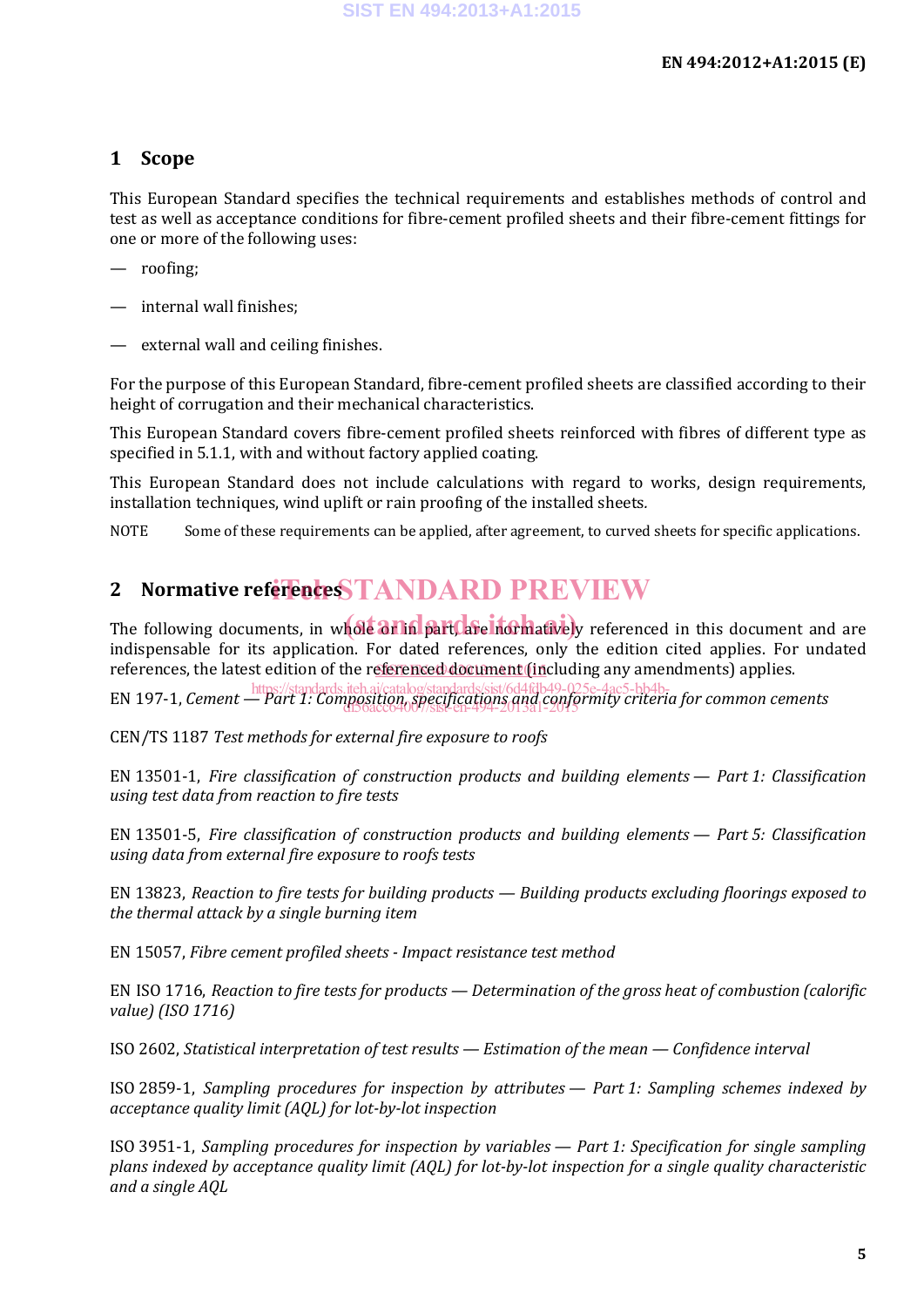# **3 Terms and definitions**

For the purposes of this document, the following terms and definitions apply.

#### **3.1**

#### **profiled sheet**

component the cross section of which consists of corrugations as in the examples shown in  $\overline{A_1}$  Figure A.1  $\overline{A_1}$ 

Note 1 to entry: The corrugations are defined by their pitch *a* and their height *h*.

#### **3.2**

#### **acceptance test**

test to establish whether a batch of sheets, drawn either from continuous production or from a consignment, conforms to a specification

Note 1 to entry: Test methods and specification limit values are specified in this document. Sampling levels and acceptance criteria are given in  $\overline{A_1}$  6.2.2  $\overline{A_1}$ .

#### **3.3**

**3.4**

#### **type test**

test carried out to demonstrate conformity with the requirements of this document or for the approval of a new product and/or when a fundamental change is made in formulation and/or method of of a new product and/or when a fundamental change is made in formulation and/<br>manufacture, the effects of which cannot be predicted on the basis of previous experience

Note 1 to entry: The test is performed on the as delivered product, but is not required for each production batch.

#### SIST EN 494:2013+A1:2015

#### https://standards.iteh.ai/catalog/standards/sist/6d4fdb49-025e-4ac5-bb4b-

#### **acceptable quality level** *(AQL)* df56acc64007/sist-en-494-2013a1-2015

quality level which in a sampling plan corresponds to a specified, relatively high probability of acceptance

Note 1 to entry: It is the maximum percent defective (or maximum number of defects per 100 units) that for purposes of sampling inspection can be considered satisfactory as a process average.

Note 2 to entry: A sampling scheme with an *AQL* of 4 % means that batches containing up to 4 % defective items have a high probability of acceptance.

#### **3.5**

#### **as delivered**

same condition as the producer intends to supply the product after completing all aspects of the process including maturing and, when appropriate, painting

#### **3.6**

## **short sheet**

sheet having a length less than or equal to 0,9 m

#### **3.7**

#### **long sheet**

sheet having a length greater than 0,9 m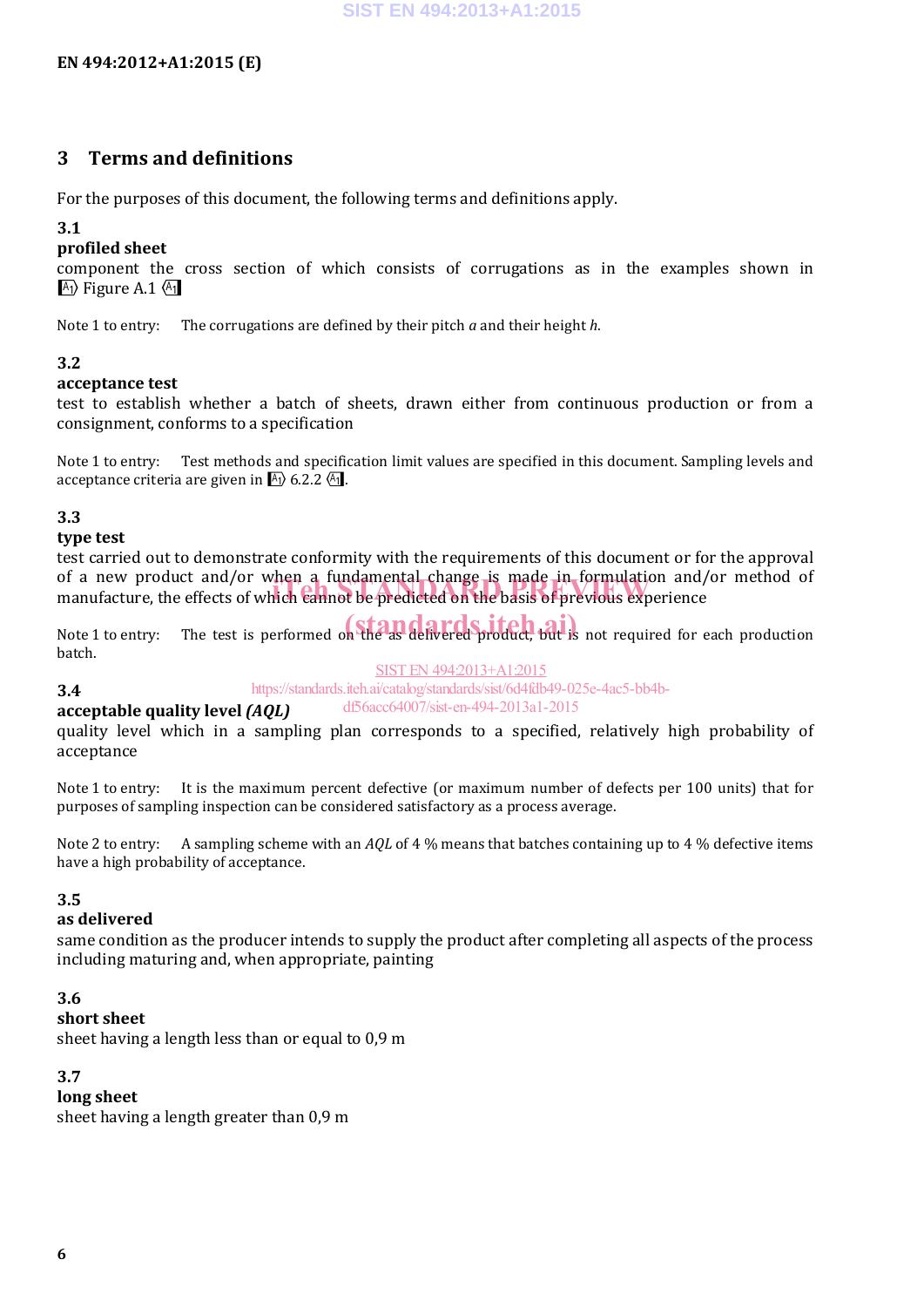## **3.8**

# **upper face**

face normally exposed to the weather

## **3.9**

**under face**

reverse of the upper face

# **3.10**

**N.T.**

fibre-cement slates and fittings of type NT cover products made using a non-asbestos technology

## **3.11**

## **ambient laboratory conditions**

ambient laboratory conditions are a temperature of (23  $\pm$  5) °C and a relative humidity of (50  $\pm$  20) %

# **4 Symbols and abbreviations**

*a* 1. pitch of the corrugations in millimetres

2. one of the coefficients of the regression line (Annex C)

*b* 1. dimension of the specimen parallel to the supports in either the breaking load test or the 1. dimension of the specimen parallel to the supports in either the<br>bending moment test in millimetres

2. one of the coefficients o<mark>f the regression line (Annex C)</mark> )

- *d* apparent density of the sheet in grams per cubic centimetres SIST EN 494:2013+A1:2015
- *e* thickness of the sheet in millimetres thessheet in multimetries standards/sist/6d4fdb49-025e-4ac5-bb4b-
- $f$  increase in deflection between applying 20% and 70<sup>13</sup>  $b$   $\delta b$  of the specified load in the breaking load test in millimetres
- *F* load at rupture from either the breaking load test or the bending moment test in newtons
- *<sup>F</sup>*<sup>s</sup> load at rupture per metre width from the breaking load test in newtons
- *h* height of the corrugations in millimetres
- *h*<sub>od</sub> height of the edge of the descending corrugation in millimetres
- *h*<sub>om</sub> height of the edge of the ascending corrugation in millimetres
- *l* length of the sheet in millimetres
- *l<sub>s</sub>* clear span between the supports in the breaking load test or span between the centre of the supports in the bending moment test in millimetres
- *<sup>L</sup>*<sup>1</sup> upper estimate of the mean breaking load or bending moment at 95 % confidence level
- *L*<sub>2</sub> lower estimate of the mean breaking load or bending moment at 95 % confidence level
- *m* mass of the specimen after drying in grams
- *M* bending moment at rupture per metre length from the bending moment test in newton metres per metre
- *R*<sub>L</sub> ratio of estimate  $L_2$  to estimate  $L_1$
- *<sup>s</sup>*<sup>1</sup> standard deviation of the specimens with mean *X*<sup>1</sup>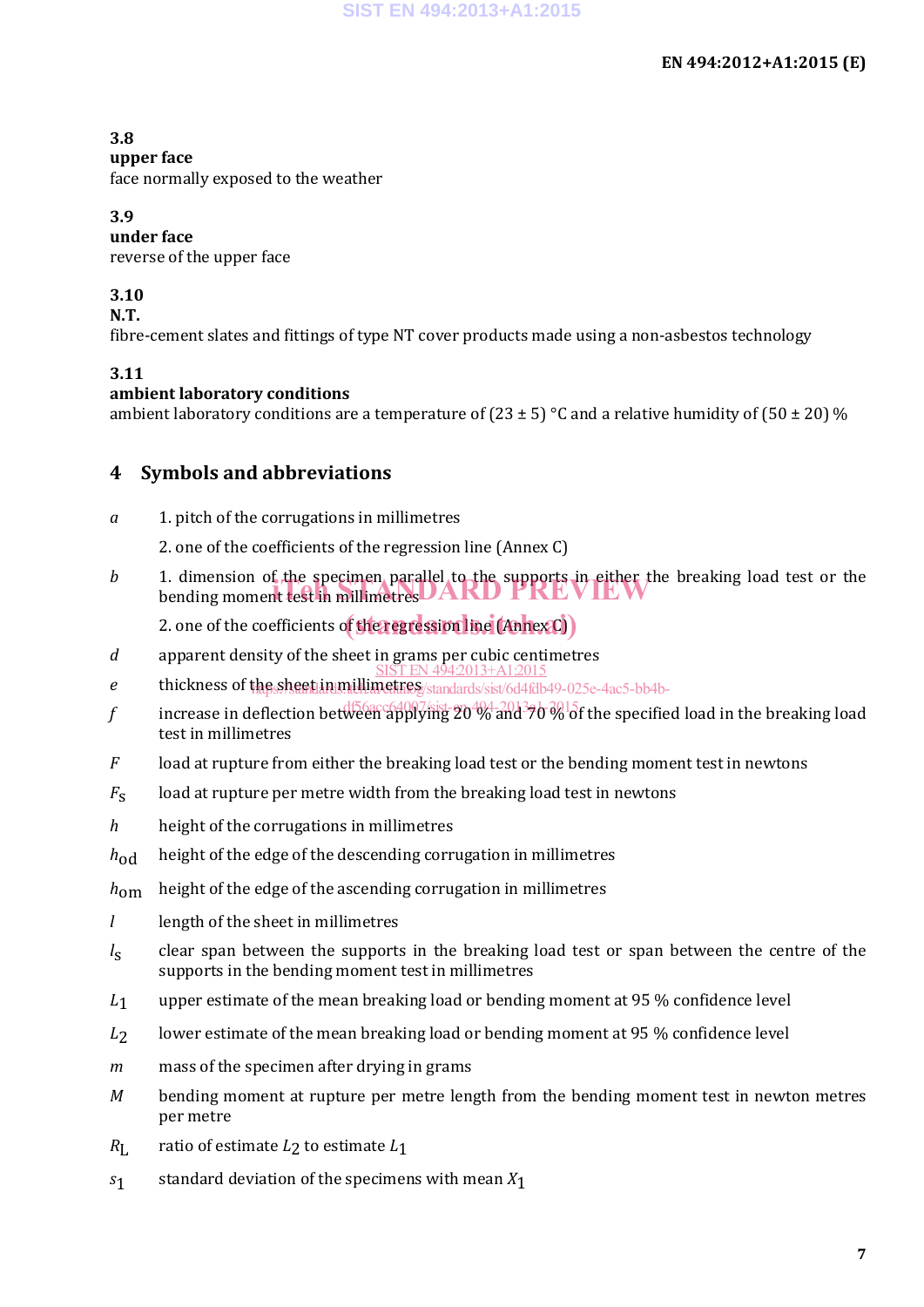#### **EN 494:2012+A1:2015 (E)**

- *<sup>s</sup>*<sup>2</sup> standard deviation of the specimens with mean *X*<sup>2</sup>
- *V* volume of the test specimen in cubic centimetres
- *<sup>x</sup>*<sup>o</sup> actual result obtained when dry testing
- *w* width of the sheet in millimetres
- *<sup>X</sup>*<sup>1</sup> mean value of the test results (bending strength or bending moment) of the control specimens (first lot) for a type test
- *<sup>X</sup>*<sup>2</sup> mean value of the test results (bending strength or bending moment) of the specimens after a type test
- *x*<sub>std</sub> minimum value to be used as the specification for the dry method of test. This value is calculated at the 97,5 % lower confidence level from the value *y*<sub>std</sub> specified for the wet method of test in this document
- *<sup>y</sup>*<sup>o</sup> value calculated from the value obtained from a specimen tested dry, which is the estimate at the 97,5 % lower confidence level of the value expected from a specimen tested wet
- y<sub>std</sub> minimum value specified in the standard for wet testing

# **5 Product requirements**

#### **5.1 General**

# **5.1.1 Composition**

Fibre-cement profiled sheets and fittings shall consist of cement or other pozzolanic material reinforced in the consistent of the consistent of the consistent of the consistent of the consistent of the consistent of the c by fibres. The cement shall comply with EN 197-1 or an agreed technical specification.

iTeh STANDARD PREVIEW

(standards.iteh.ai)

This European Standard covers fibre-re<del>inforced cement profiled sheets</del> and fittings of type NT.

The reinforcing fibres shall be one or more of the following forms:

- discrete elements randomly dispersed;
- continuous strands or tapes;
- nets or webs.

Process aids, fillers and pigments which are compatible with the composite may be added.

### **5.1.2 Appearance and finish**

The sheets may be left with their natural colour, or colouring matters may be added in the composition; they may also receive adherent coloured or uncoloured coatings on their surface.

Variations of the surface appearance, which do not impair the characteristics of the sheets as defined in this document, are permitted.

On exposure, the surface and/or its coating will be affected by weathering which may vary with site, location, aspect, pitch of roof and duration of exposure. Any deterioration in this respect shall not detract from the minimum mechanical and physical characteristics as specified in this document or from the function of the sheet as a durable element.

Edges shall be straight and clean.

Sheets may have mitred or pre-mitred corner(s) and/or may be predrilled for fixing.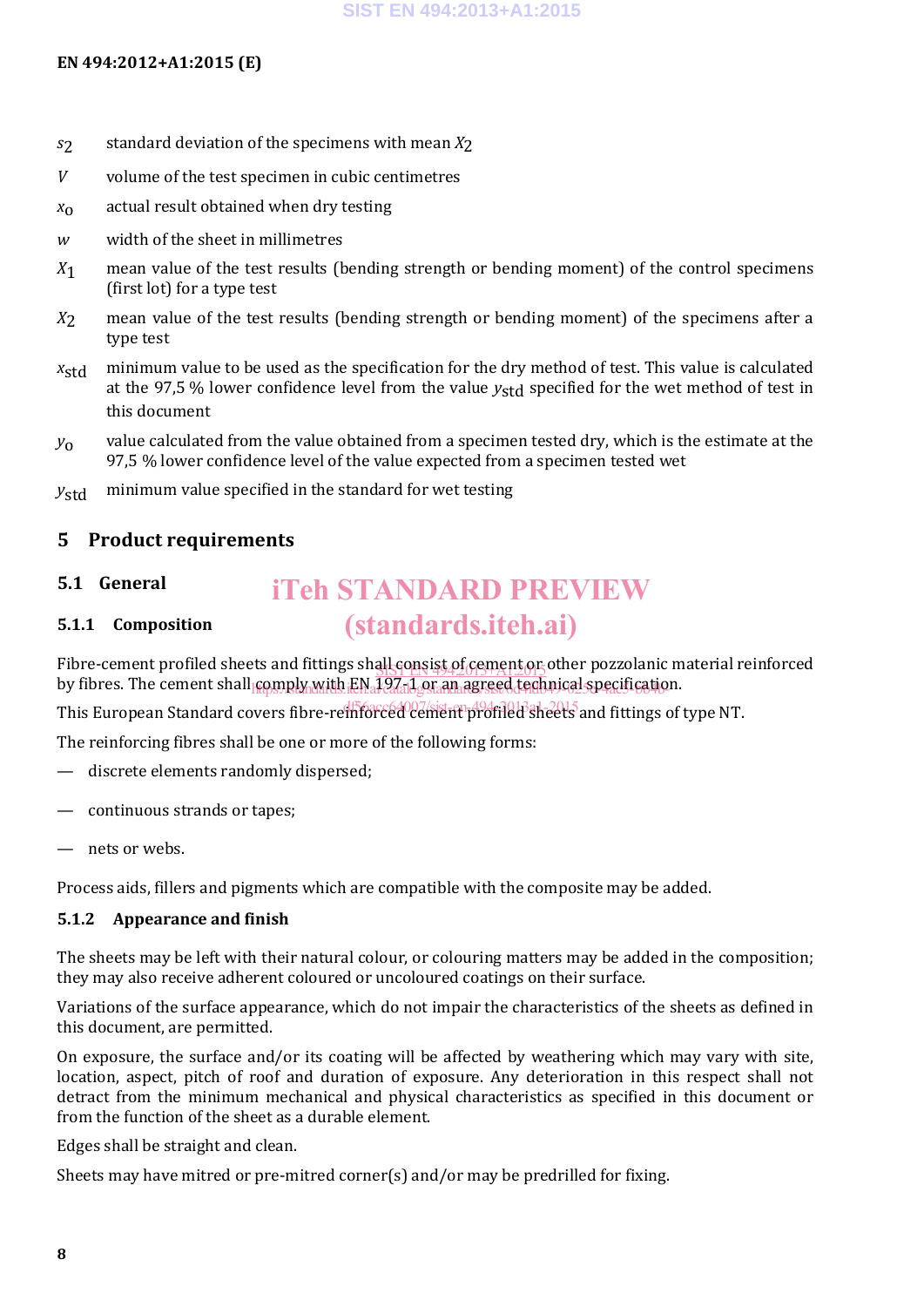The fittings shall have a general appearance and finish compatible with the sheets with which they are to be used. They may be supplied with holes for fixing.

### **5.2 Dimensions and tolerances**

#### **5.2.1 General**

The manufacturer shall specify the nominal dimensions.

NOTE See 5.7 for designation and information.

Fittings shall have nominal dimensions and shapes determined by the manufacturer and appropriate to the corresponding corrugated section sheets.

### **5.2.2 Categorisation by height of profile**

The sheets are divided into five categories, depending on the nominal height of the corrugations, according to Table 1 (examples of profiles are shown in  $A_1$ ) Figure A.1  $A_1$ ).



# **Table 1 — Categorisation by height of profile**

#### **5.2.3 Thickness**

The thickness of the sheets shall either:

- be approximately constant across the width of the profile, as shown in  $\mathbb{A}_1$  Figure A.2  $\mathbb{A}_1$ , or
- vary regularly from the crowns and valleys to the flanks of the corrugations, as shown in  $\overline{A_1}$  Figure A.3  $\overline{A_1}$ .

When measured in accordance with 7.2.1.3, the minimum individual thickness for each category shall be as specified in Table 2.

| Category                                                                                                 | h<br>(mm) | Minimum individual thickness<br>(mm) |  |  |  |
|----------------------------------------------------------------------------------------------------------|-----------|--------------------------------------|--|--|--|
| A                                                                                                        | 15 to 30  | 4,0                                  |  |  |  |
| B                                                                                                        | 25 to 45  | 5,0                                  |  |  |  |
| C                                                                                                        | 40 to 80  | 5,2                                  |  |  |  |
| D                                                                                                        | 60 to 120 | 5,5                                  |  |  |  |
| E                                                                                                        | 90 to 150 | 6,0                                  |  |  |  |
| <b>NOTE</b><br>A special Class Z is allowed in Category A with a minimum individual thickness of 3,5 mm. |           |                                      |  |  |  |

**Table 2 — Minimum individual thickness**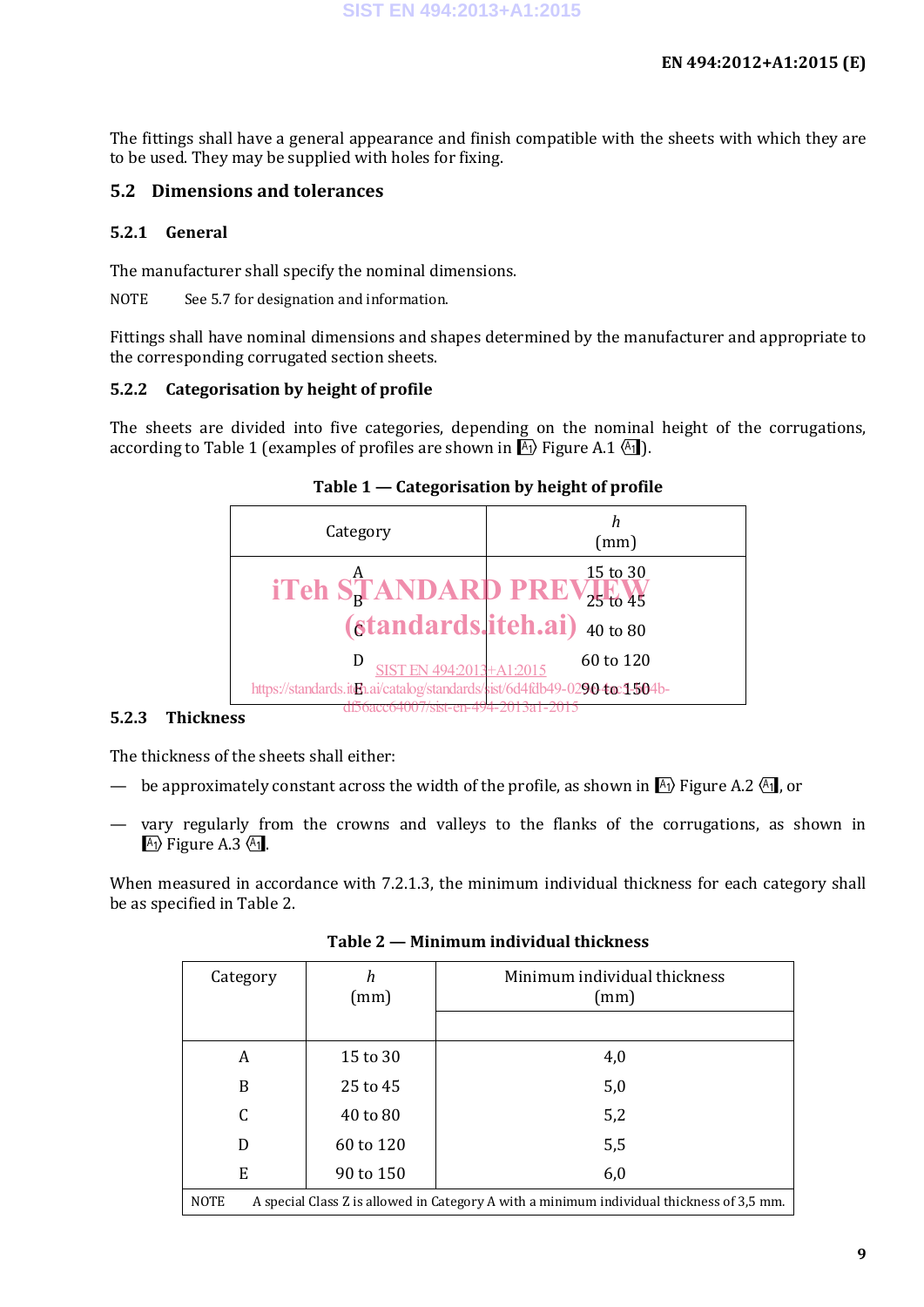#### **EN 494:2012+A1:2015 (E)**

#### **5.2.4 Tolerances on nominal dimensions**

#### **5.2.4.1 Profiled sheets**

When measured in accordance with 7.2, the allowable dimensional variations shall be as follows:

a) on the pitch *a*:

| a                                         | Tolerances   |
|-------------------------------------------|--------------|
| $a \leq 75 \,\mathrm{mm}$                 | $± 1,5$ mm   |
| $75 \text{ mm} < a \leq 180 \text{ mm}$   | $\pm 2.0$ mm |
| 180 mm < $a \le 260$ mm                   | $± 2,5$ mm   |
| $260$ mm $\lt q$                          | $± 3,0$ mm   |
| b) on the height $h$ :                    |              |
| h                                         | Tolerances   |
| $15 \text{ mm} \leq h \leq 45 \text{ mm}$ | $± 2.0$ mm   |

| $15 \text{ mm} \leq h \leq 45 \text{ mm}$  |  | $\pm 2.0$ mm |
|--------------------------------------------|--|--------------|
| $45 \text{ mm} \leq h \leq 150 \text{ mm}$ |  | $\pm 3.0$ mm |
| $-1$ $-1$ $-1$ $-1$                        |  |              |

- c) on the length  $l: \pm 10$  mm;
- d) on the width  $w: \begin{bmatrix} +10 \\ -5 \end{bmatrix}$ mm ;

# iTeh STANDARD PREVIEW (standards.iteh.ai)

e) on nominal thickness *e*:

#### SIST EN 494:2013+A1:2015

The average thickness measured in accordance with 7s2613 shall be within  $\pm$  10 % and not more than  $\pm$  0,6 mm of the nominal thickness.  $cc64007/sist-$ en-494-2013a1-2015

### f) on the squareness of the sheet:

Out of squareness  $\leq 6.0$  mm.

g) on the height of edges:

This tolerance applies only for sheets having a rising edge on one side and a descending edge on the other side, and where it is required by the installation technique in order to ensure weather tightness and/or geometrical fit.

The producer shall use the tolerances specified in installation standards or regulations, or if none are given, he shall specify them in his literature.

### **5.2.4.2 Fittings**

When measured in accordance with 7.2, the tolerances on nominal dimensions shall be as follows:

- a) on length and width  $\pm 10$  mm;
- b) on the average thickness  $\pm 1$  mm.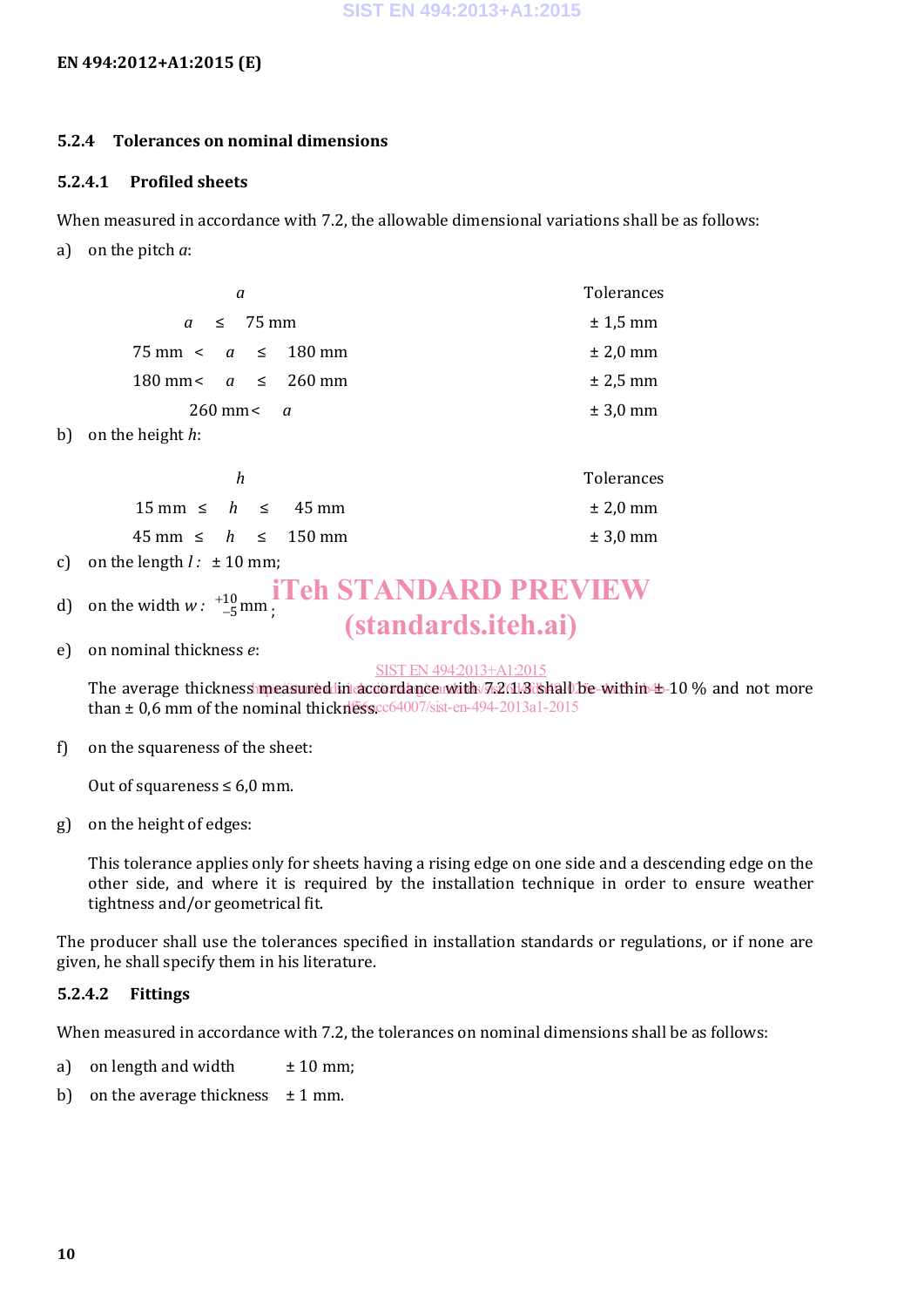## **5.3 Physical requirements and characteristics for fibre-cement profiled sheets**

#### **5.3.1 General**

Mechanical and material properties are determined for products as delivered, whenever practical. The results shall be identified as applying to coated or uncoated products.

NOTE See 6.3 for statistical interpretation.

#### **5.3.2 Apparent density**

The manufacturer's literature shall specify the minimum apparent density of the sheets. The sheet shall have an apparent density equal to or greater than that specified by the manufacturer when tested in accordance with 7.3.1.

#### **5.3.3 Mechanical characteristics**

#### **5.3.3.1 Breaking load**

There are two classes for sheets of length greater than 0,9 m depending on the minimum breaking load for each category.

When tested in accordance with 7.3.2.1, the sheets shall have a breaking load, for a span of 1,1 m, at least equal to the values specified in Table 3. iTeh STANDARD PREVIEW

| Table 3 — Minimum breaking load |                                                                                                                                                                               |                                                                                                      |         |  |  |  |  |
|---------------------------------|-------------------------------------------------------------------------------------------------------------------------------------------------------------------------------|------------------------------------------------------------------------------------------------------|---------|--|--|--|--|
|                                 | Minimum breaking loads<br>per metre width for a span of 1,1 m<br><b>SIST EN 494:201</b><br>Category<br>Ittps://standards.itel(mimthlog/standards/sist/6d4fdb49-025e-4ad9V/md- |                                                                                                      |         |  |  |  |  |
|                                 | df56acc64007/sist-en-494-2013a1-2015                                                                                                                                          |                                                                                                      | Class 2 |  |  |  |  |
| A                               | 15 to 30                                                                                                                                                                      | 1400                                                                                                 | 1250    |  |  |  |  |
| B                               | 25 to 45                                                                                                                                                                      | 2500                                                                                                 | 2000    |  |  |  |  |
|                                 | 40 to 80                                                                                                                                                                      | 4 2 5 0                                                                                              | 3500    |  |  |  |  |
| D                               | 60 to 120                                                                                                                                                                     | 7000                                                                                                 | 5500    |  |  |  |  |
| E                               | 90 to 150                                                                                                                                                                     | 12500                                                                                                | 8500    |  |  |  |  |
| MOTE                            |                                                                                                                                                                               | $\Lambda$ and old Class 2 is allowed in Catagory, $\Lambda$ with a minimum breaking lead of 750 M /m |         |  |  |  |  |

NOTE A special Class 3 is allowed in Category A with a minimum breaking load of 750 N/m.

#### **5.3.3.2 Deflection**

When tested in accordance with 7.3.2.1, the increase in deflection of sheets of length greater than 0,90 m measured between applying 20 % and 70 % of the minimum load specified for their class  $\mathbb{A}_1$  (see Figure A.18)  $\mathbb{A}_1$  shall not exceed:

$$
f \leq 0.7 \times 10^{-3} \times l_s^2/h
$$

where

- *f* is the increase in deflection, in millimetres;
- *l*s is the clear span, in millimetres;
- *h* is the nominal height of corrugation, in millimetres.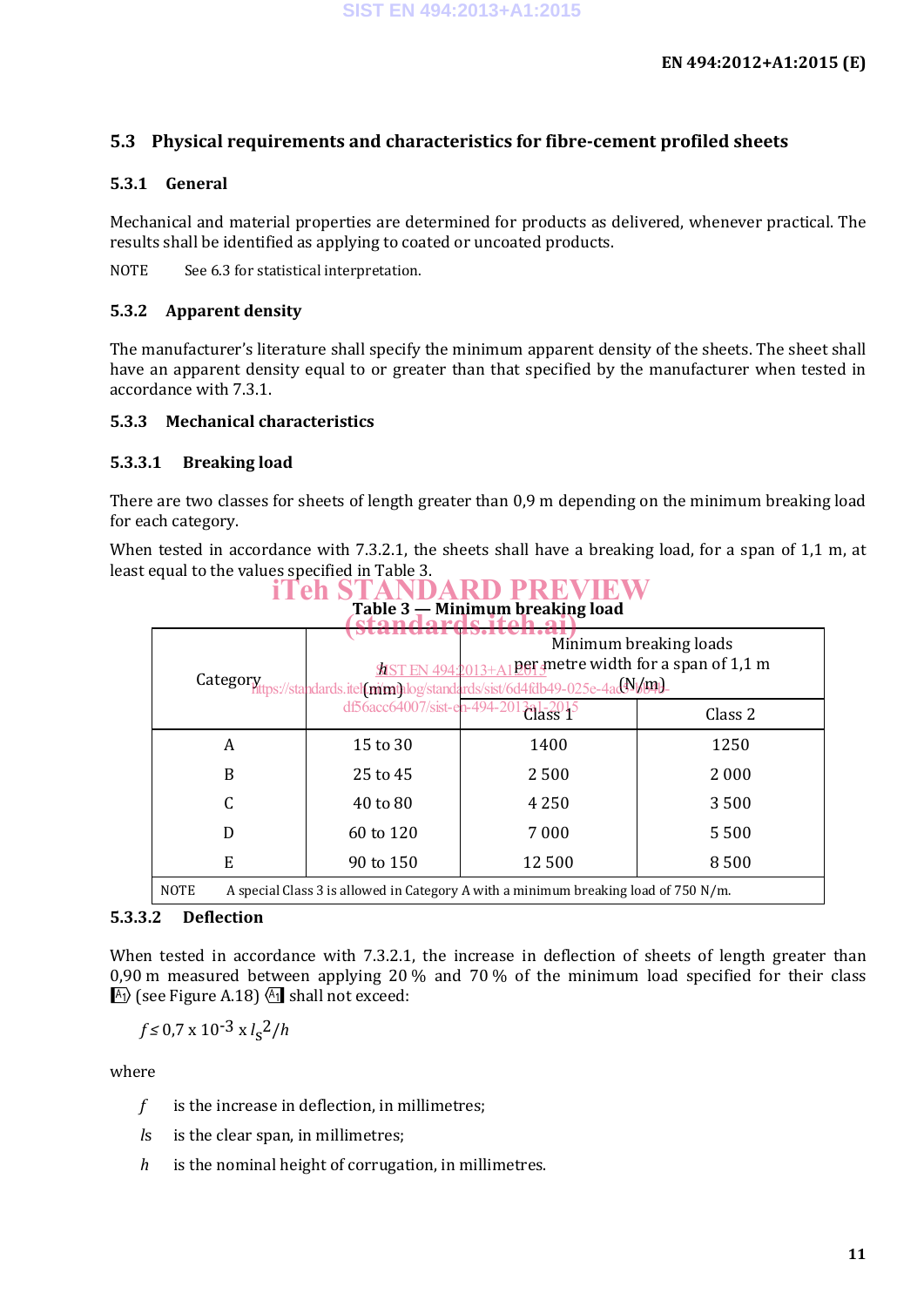#### **5.3.3.3 Bending moment**

When tested in accordance with 7.3.2.2, the minimum bending moment per metre length at rupture of the sheets shall be as specified in Table 4.

|                                                                                                     |           | Minimum bending moment<br>per metre length at rupture |         |                     |  |  |
|-----------------------------------------------------------------------------------------------------|-----------|-------------------------------------------------------|---------|---------------------|--|--|
|                                                                                                     | h<br>(mm) | (Nm/m)                                                |         |                     |  |  |
| Category                                                                                            |           | Length $> 0.9$ m                                      |         |                     |  |  |
|                                                                                                     |           | Class X                                               | Class Y | Length $\leq 0.9$ m |  |  |
|                                                                                                     |           |                                                       |         |                     |  |  |
| A                                                                                                   | 15 to 30  | 40                                                    | 30      | 25                  |  |  |
| B                                                                                                   | 25 to 45  | 55                                                    | 40      | 30                  |  |  |
| C                                                                                                   | 40 to 80  | 55                                                    | 40      | 30                  |  |  |
| D                                                                                                   | 60 to 120 | 55                                                    | 45      | 40                  |  |  |
| ${\bf E}$                                                                                           | 90 to 150 | 55                                                    | 45      |                     |  |  |
| A special Class Z is allowed in Category A with a minimum bending moment of 20 Nm/m.<br><b>NOTE</b> |           |                                                       |         |                     |  |  |

#### **Table 4 — Minimum bending moment**

**5.3.3.4 Impact resistance**

# (standards.iteh.ai)

Where required, impact resistance shall be determined in accordance with EN 15057. SIST EN 494:2013+A1:2015

**5.3.4 Water impermeability**/standards.iteh.ai/catalog/standards/sist/6d4fdb49-025e-4ac5-bb4b-

df56acc64007/sist-en-494-2013a1-2015

When tested in accordance with 7.3.3, traces of moisture may appear on the under face of the sheets, but in no instance shall there be any formation of drops of water.

# **5.4 Durability requirements**

## **5.4.1 General**

Mechanical and material properties are normally determined for as delivered products. The results shall be identified as applying to coated or uncoated material. The performance of the coating in the tests specified in 5.4.2 and 5.4.3 shall not be considered in the assessment of the product.

### **5.4.2 Freeze-thaw**

# **5.4.2.1 Freeze-thaw — Fibre cement profiled sheets**

When tested in accordance with 7.4.1, after 100 freeze-thaw cycles, the ratio  $R<sub>L</sub>$  as defined in 7.4.1.4 shall be not less than 0,70.

# **5.4.2.2 Freeze-thaw — Fibre cement fittings**

When tested as specified in 7.4.3, any visible alteration shall not be of such a degree as to affect the performance in use.